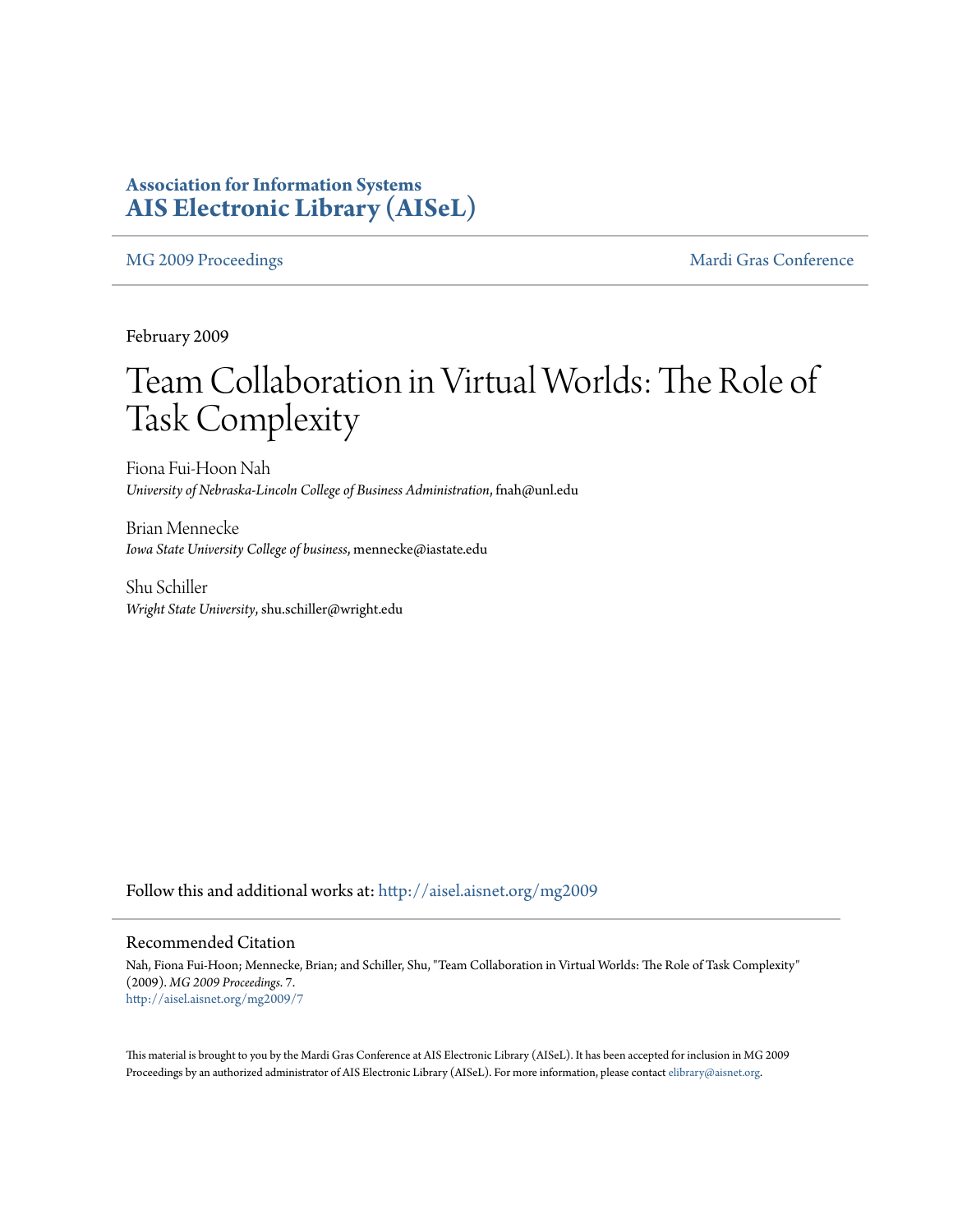## **Team Collaboration in Virtual Worlds: The Role of Task Complexity**

**Fiona Fui-Hoon Nah**  University of Nebraska-Lincoln

College of Business Administration Lincoln, NE 68588-0491 fnah@unl.edu

**Brian Mennecke** 

Iowa State University College of Business Ames, IA 50011 mennecke@iastate.edu

**Shu Schiller**  Wright State University Raj Soin College of Business Dayton, OH 45435 shu.schiller@wright.edu

#### **ABSTRACT**

Virtual worlds are three-dimensional, computer-generated worlds where team collaboration is facilitated through the use of shared virtual space. In this research, we are interested in studying the effect of task complexity on team collaboration. We use a puzzle as the collaboration task and manipulate task complexity using the number of puzzle pieces. We hypothesize that task complexity will influence team cohesion as well as satisfaction with team process and outcome, increase the time taken to complete the task, and increase the relative unevenness in team members' contributions in terms of physical effort to accomplish the task due to the increased challenge of the task.

#### **Keywords**

Virtual worlds, avatars, task complexity, puzzle, team collaboration.

#### **INTRODUCTION**

Three-dimensional virtual worlds provide shared spaces that can be used by teams to engage in collaboration tasks. Businesses are realizing the significance of such shared spaces for visualizing product designs and developments as well as for simulations and training [5]. Collaboration is a key theme in organizational uses of virtual worlds [6]; however, an important question is to understand how the nature of the task influences attitudes and behaviors. In this research, we examine the attitudes of dyadic team members completing a puzzle task of varying task complexity in a shared virtual space. Our goal in this research is to understand the role of task complexity in team collaboration.

#### **LITERATURE REVIEW**

Task complexity is an important dimension of collaboration and team building [1, 4]. Braarud [1] found the task complexity index to be a better predictor of team performance than the NASA task load index [3]. Higgs et al. [4] found diversity in a team to be positively related to performance for complex tasks and negatively related for straightforward tasks, and hence, suggests that task complexity should be taken into account before assembling a team. Task complexity has been shown to be an important predictor of team processes and outcomes in a variety of team contexts in the literature.

There are many ways to classify team tasks. Steiner classifies team tasks into five main categories [8]: additive, conjunctive, disjunctive, divisible/complementary, and compensatory. McGrath classifies team tasks into a circumplex comprising four main task types [7]: 1) generate tasks (planning vs. creativity), 2) choice tasks (intellectual vs. decision making), 3) negotiation tasks (cognitive conflict vs. mixed motive), and 4) execution tasks (contests/battles vs. performances/psychomotor). Campbell classifies task types into simple, decision, judgment, problem, and fuzzy tasks [2]. Based on the combination of Campbell's, McGrath's and Steiner's classifications, the puzzle task used in this research is a simple, disjunctive execution task, focusing on the component complexity of the task [10].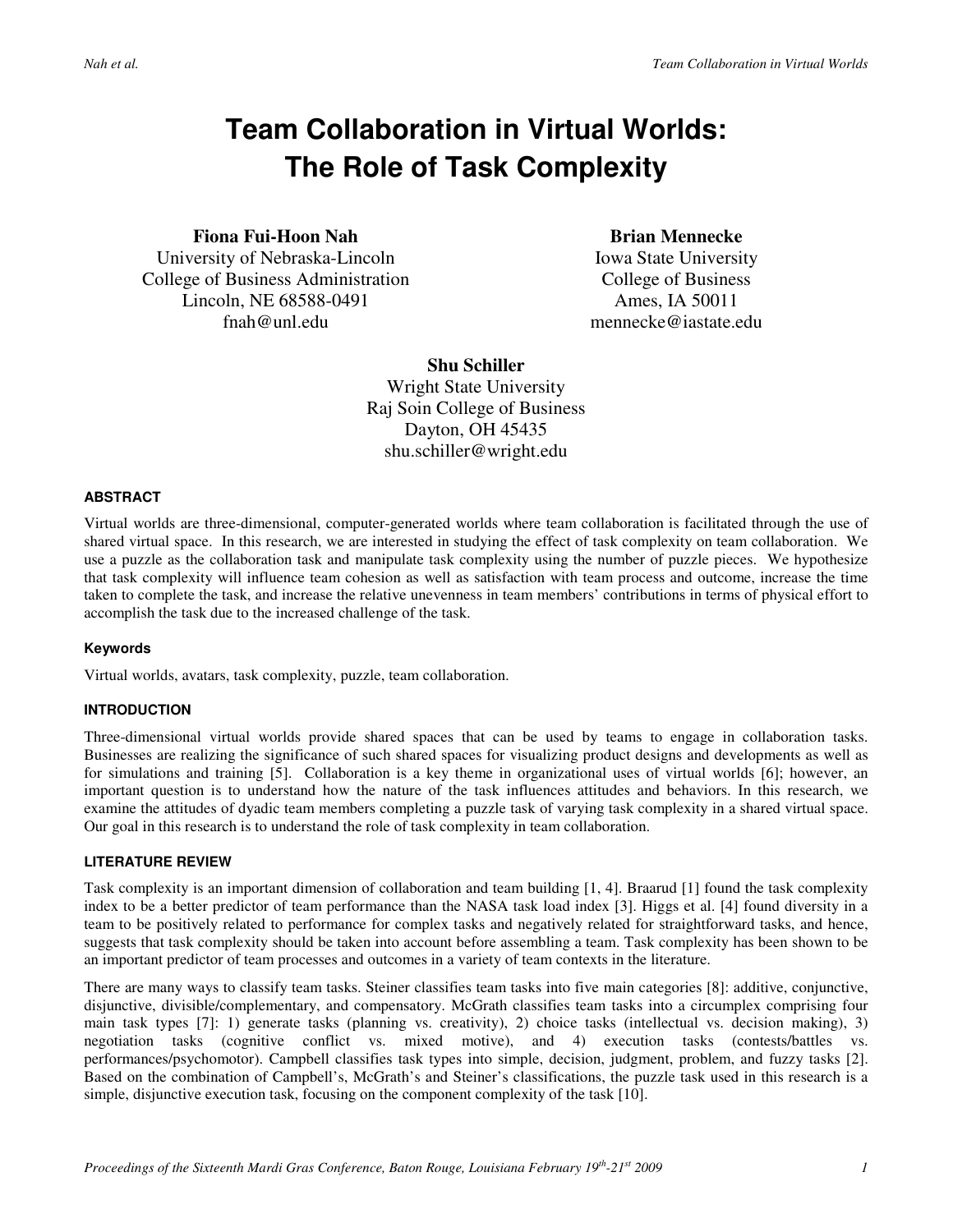#### **HYPOTHESES**

In this study, we vary the complexity of the task by increasing the number and combination of pieces for the same puzzle. According to the task/technology fit model proposed by Zigurs and Buckland [9], our puzzle task, which is classified as a simple task among the five categories proposed by Campbell, is a good fit with the 3-D features of most virtual world environments. A simple task requires high communication support, low process structuring support, and low information processing support [9]. Existing virtual world environments such as Second Life provide a high level of communication support via both text and audio, but no explicit group process structure or information processing support within the environment. Hence, the task/technology fit theory suggests that the virtual world environment provides the appropriate support necessary for accomplishing a simple task of the type we used in our research. Furthermore, because of the spatial nature of the virtual environment, a puzzle task, which requires manipulating virtual objects in a 3-D space, fits with the affordances offered by the virtual world.

Given that task complexity has been shown to influence team processes and outcomes, we hypothesize that:

- H1: Task complexity will influence satisfaction with the team process.
- H2: Task complexity will influence satisfaction with the team outcome.
- H3: Task complexity will increase the time taken to complete the task.
- H4: Task complexity will influence the cohesion in a team.
- H5: Task complexity will widen the relative contributions of the members in completing the task.

#### **METHODOLOGY**

An experiment will be used to test the above hypotheses in the virtual world, Second Life. We will randomly assign subjects to different levels of task complexity based on the number of pieces given on the same puzzle image. We plan on using three levels of task complexity – low, medium, and high. The low complexity task consists of 6 (i.e., 2 x 3) pieces of a puzzle. The medium task consists of 12 (i.e., 3 x 4) pieces, and the high complexity task consists of 24 (i.e., 4 x 6) pieces of the puzzle.

We will randomly assign subjects to teams of two and further randomly assign each team to one of the experimental conditions. Training will be provided to familiarize the subjects with moving and lifting physical objects in Second Life after which the dyads begin fitting the puzzle given to them. The amount of time subjects take to complete the task will be tracked and a post-study questionnaire will be given to the subjects to assess the outcome variables.

#### **CONCLUSION**

This research is in progress. We have completed the pilot for the study and are in the process of collecting data for the fullscale study. The findings will be presented at the conference.

#### **REFERENCES**

- 1. Braarud, P. Ø. (2001) Subjective task complexity and subjective workload: Criterion validity for complex team tasks, *International Journal of Cognitive Ergonomics*, 5, 3, 261-273.
- 2. Campbell, D. J. (1988) Task complexity: A review and analysis, *Academy of Management Review*, 13, 1, 40-52.
- 3. Hart, S. G. and Staveland, L. (1988) Development of the NASA task load index (TLX): Results of empirical and theoretical research. In P.A. Hancock and N. Meshkati (Eds.), *Human Mental Workload*, North-Holland, Amsterdam, 139-183.
- 4. Higgs, M., Plewnia, U. and Ploch, J. (2005) Influence of team composition and task complexity on team performance, *Team Performance Management*, 11, 7/8, 227-250.
- 5. Ives, B. and Junglas, I. (2008) APC forum: Business implications of virtual worlds and serious gaming, *MIS Quarterly Executive*, 7, 3, 151-156.
- 6. Kock, N. (2008) E-collaboration and e-commerce in virtual worlds: The potential of Second Life and World of Warcraft, *International Journal of E-Collaboration*, 4, 3, 1-13.
- 7. McGrath, J. E. (1984) Groups: Interaction and Performance, Prentice Hall, Englewood Cliffs, New Jersey.
- 8. Steiner, I. D. (1972) Group Process and Productivity, Academic Press, New York.